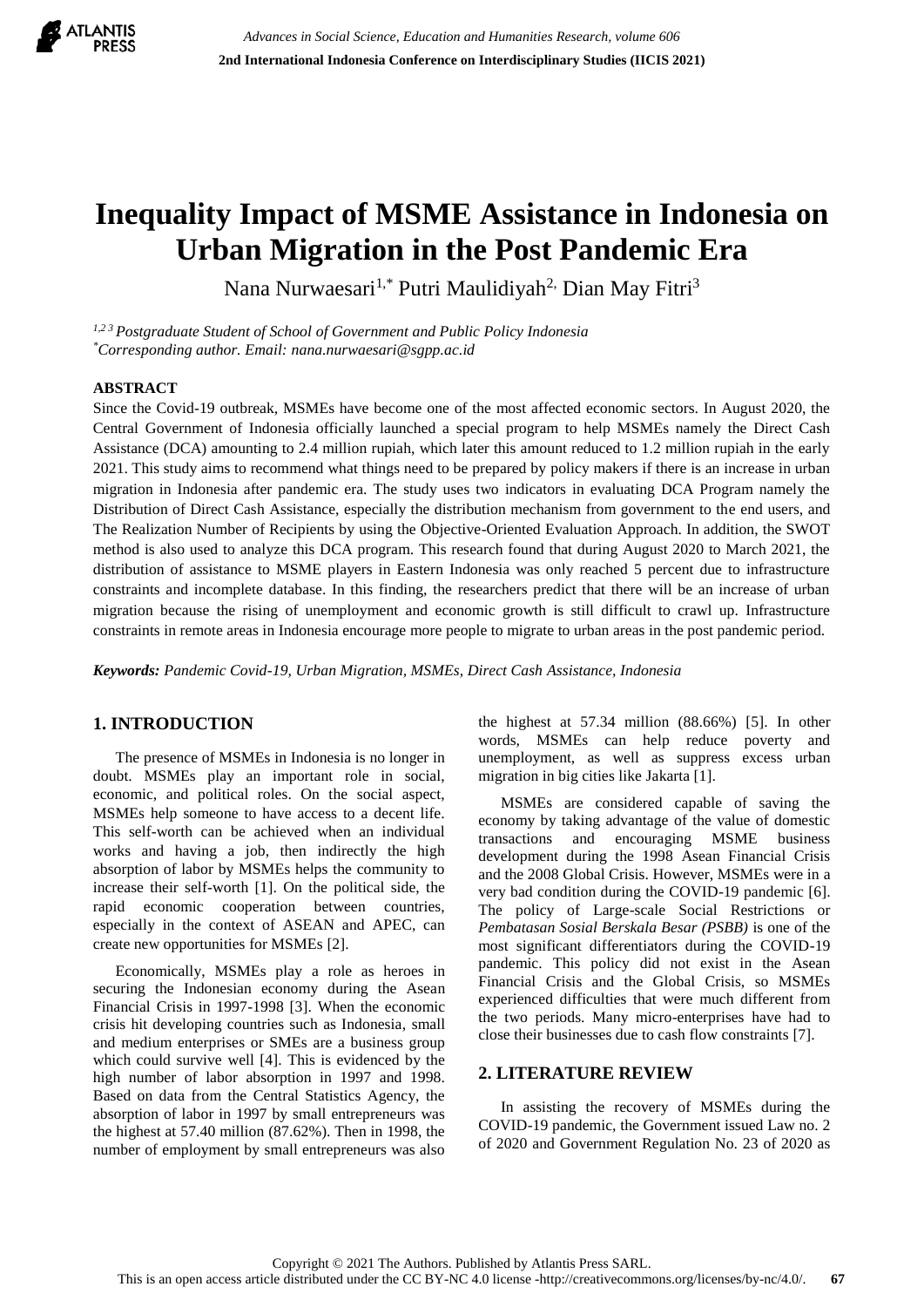

the basis for organizing the National Economic Recovery Program. This program is expected to help MSMEs survive during the pandemic and improve the performance of MSMEs that contribute to the Indonesian economy. One of the assistances in this program is the Presidential Assistance for Productive Micro Enterprises (hereinafter referred to as Direct Cash Assistance Program) [6]. The Direct Cash Assistance Program is a cash assistance provided to MSME actors throughout Indonesia. This program launched on July 14, 2020 which each recipient of this assistance received IDR 1.2 million whereas previously in 2020 each recipient received IDR 2.4 million [8].

The COVID-19 pandemic has had a tremendous impact on MSME actors, such as capital difficulties, decreased sales, and difficulty in obtaining raw materials [9]. Based on data from the Ministry of Cooperatives and SMEs, 37,000 Indonesian MSMEs were seriously affected by the pandemic, of which around 56 percent experienced a decline in sales, 22 percent faced financing problems, 15 percent had difficulty in distributing goods, and 4 percent had difficulty getting raw materials [10]. A survey conducted by the Asian Development Bank (ADB) shows that the condition of MSMEs in Indonesia is quite bad. As many as 88 percent of micro-enterprises reported having no savings and running out of money during the pandemic. In addition, as many as 39 percent of MSMEs depend on loans from relatives [11].

Based on these previous studies, the assistance that MSMEs really need includes money or business capital, because MSMEs are facing difficulties on liquidity. Meanwhile, the recovery of MSMEs does not only need to be carried out in the short term, but also in the medium and long term. This is because Indonesia is at risk of experiencing economic depression and unemployment for several years. What's more, equitable MSME assistance is necessary during the COVID-19 pandemic. Often growth and equity are two contradictory things. If development is focused on economic growth, equity will be ruled out, and vice versa [12]. This is to avoid an increase in urban migration in the post pandemic period.

## **3. METHOD**

This study uses two methodologies, namely, literature study and in-depth interviews which conducted by researchers to several stakeholders involved in the Direct Cash Assistance (DCA) program during the COVID-19 pandemic in 2020 to 2021. Furthermore, the study uses two indicators in evaluating DCA Program namely the Distribution of Direct Cash Assistance, especially the distribution mechanism from government to the end users, and The Realization Number of Recipients by using the Objective-Oriented Evaluation Approach.

The Objectives-Oriented Evaluation Approach is a very suitable framework to assist the evaluators in evaluating the extent to which this program has achieved its objectives. Through this objective-oriented approach, evaluators can determine whether some or all of the program objectives are achieved and, if so, how well they are achieved. In addition, the DCA Program is also analyzed using the SWOT (Strength, Weaknesses, Opportunities, and Threats) method which aims to enable researchers to predict what things will emerge from the inequality impact of MSME Assistance in Indonesia in the future, especially on urban migration in the post-pandemic era.

## **4. RESULT AND ANALYSIS**

# *4.1. Inequality Distribution on DCA Program in Indonesia during COVID-19 Pandemic*

Based on the goals and targets, the DCA Program in 2020 and 2021 has the same target in distributing DCA assistance. Around 12.8 million MSMEs in Indonesia that have passed the selection as beneficiaries are eligible to receive IDR 1.2 million assistance.

The first indicator measured by the researchers is the mechanism for the distribution of Direct Cash Assistance, in which this distribution must be ensured to recipients who meet the main requirements, namely, MSME actors. The results of this study indicate that there are several layers in distributing DCA programs starting from the government, banks, to the end-users or DCA recipients. Previously, the only channeling bank was BRI Bank. Meanwhile, entering 2021, this aid distribution institution is increasing with the presence of BNI, Aceh Regional Development Bank and currently in the process with PT. POS for distribution of DCA in Eastern Indonesia.

**Table 1.** Distribution of Direct Cash Assistance Program to Indonesian MSMEs, 2021

| No.            | <b>Provinces</b>   | <b>Number of</b>       |
|----------------|--------------------|------------------------|
|                |                    | <b>MSME</b> recipients |
| $\mathbf{1}$   | West Java          | 2.402.932              |
| $\overline{2}$ | Central Java       | 1.196.424              |
| 3              | East Java          | 1.056.208              |
| 4              | North Sumatra      | 565.987                |
| 5              | DKI Jakarta        | 440.821                |
| 6              | West Nusa Tenggara | 363.266                |
| 7              | South Sumatra      | 310.383                |
| 8              | Riau               | 297.683                |
| 9              | Banten             | 290.079                |
| 10             | South Sulawesi     | 284.159                |
| 11             | East Nusa Tenggara | 264.692                |
| 12             | Bali               | 239.469                |
| 13             | West Sumatra       | 223.564                |
| 14             | Lampung            | 221.517                |
| 15             | East Kalimantan    | 194.994                |
| 16             | North Sulawesi     | 189.902                |
| 17             | Central Sulawesi   | 176.721                |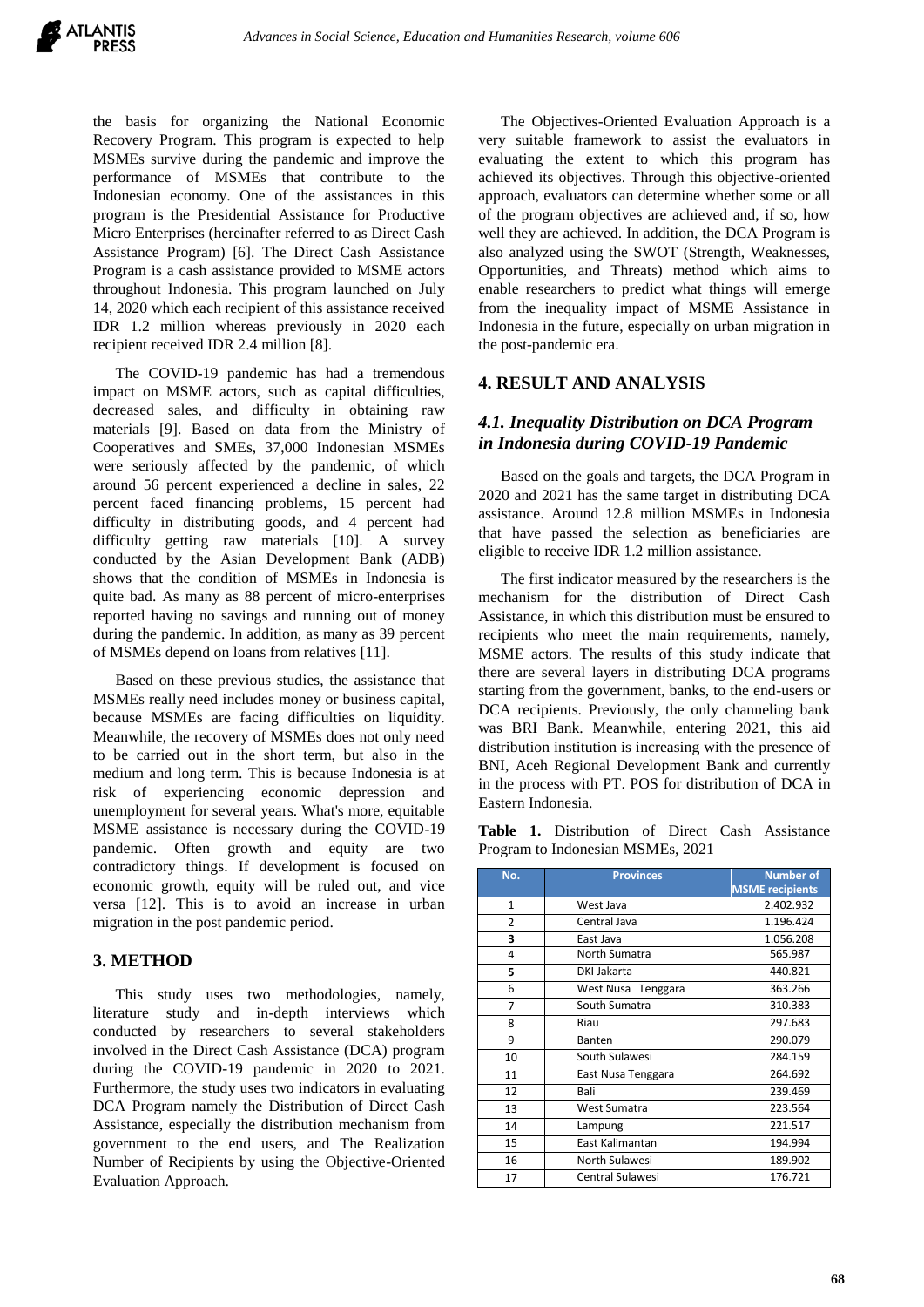| 18 | South Kalimantan        | 125.335 |
|----|-------------------------|---------|
| 19 | West Kalimantan         | 117.642 |
| 20 | Yogyakarta              | 107.106 |
| 21 | Jambi                   | 103.426 |
| 22 | Bengkulu                | 89.461  |
| 23 | Aceh                    | 80.928  |
| 24 | Bangka Belitung Islands | 68.724  |
| 25 | Central Kalimantan      | 61.053  |
| 26 | West Sulawesi           | 59.606  |
| 27 | Riau Islands            | 57.623  |
| 28 | Gorontalo               | 45.002  |
| 29 | Maluku                  | 42.034  |
| 30 | North Maluku            | 40.316  |
| 31 | Southeast Sulawesi      | 37.485  |
| 32 | Papua                   | 22.290  |
| 33 | West Papua              | 11.740  |
| 34 | North Kalimantan        | 11.428  |

Unfortunately, the distribution of DCA has not been evenly distributed even though the number of channeling banks has been increasing. According to Irene Swasuyani, increasing the number of DCA distributions in Eastern Indonesia needs to be accompanied by adequate infrastructure. Obviously, it requires a lot of costs as stated by Irene Swasuyani, "However, this is still facing a cost constraint. The cost of distributing the DCA for MSMEs in Eastern Indonesia requires IDR 18 billion. This is because the process of distributing the DCA to MSMEs in Eastern Indonesia requires an air route. Thus, the number of DCA realizations in 2020 in Eastern Indonesia only reached 5 percent"[13].

The table 1 above clearly defined that there are nine provinces in the eastern part of Indonesia whose total distribution has reached 100 thousand and above, including West Nusa Tenggara, South Sulawesi, East Nusa Tenggara, Bali, East Kalimantan, North Sulawesi, Central Sulawesi, South Kalimantan, West Kalimantan. Meanwhile, nine other provinces are categorized as very low DCA receiving areas namely, Central Kalimantan, West Sulawesi, Gorontalo, Maluku, North Maluku, Southeast Sulawesi, Papua, West Papua, and North Kalimantan. The province with the highest number of DCA recipients is West Java with a total distribution of 2,402,932, while the least number is North Kalimantan with only 11,428 MSMEs.

If we analyze the number of DCA recipients in Indonesia by using the Objective-Oriented Evaluation Approach, it can be concluded that the DCA program has achieved its target well. In 2020, the distribution target is 12.8 million. However, due to time constraints in which this program was carried out for only four months and at that time the program was still newly established, there was some remaining aid that was returned to the government. Nevertheless, the number of DCA distributions in 2020 has reached more than 50 percent of the total initial target. Meanwhile, in early

2021 this assistance has been distributed faster, around 9.8 million MSMEs already received the DCA before May. Analyzing its performance, this program shows a fairly good performance. Even though it is formed urgently during the COVID-19 pandemic [13].

# *4.2. Direct Cash Assistance Program in SWOT analysis*

The Study Report of the Micro Business Capital Assistance Program (2020) conducted by the Fiscal Policy Agency of the Ministry of Finance also summarizes some of the advantages of this program such as cash assistance so that it can be directly used by MSME actors, the terms and criteria apply relatively easily, encouraging financial literacy because the recipient is required to have a bank account to disburse cash assistance, and there is an absolute liability letter (SPTJM) as proof that the recipients are MSMEs [14].

Weaknesses of the program are difficulty in obtaining MSMEs data, limited state budget, difficulty in verification, moral hazard (just starting a business to get assistance), difficulties in evaluating the use of funds, the number of applications that are less or more than the quota and the length of time for submission. In addition, Sri Haryati (DKI Jakarta Bureau of Economics and Finance) also added that several procedures were needed to improve, namely, involving further stakeholders to select and ensure that prospective beneficiaries really need assistance, where previously the DCA distribution process was directly end to end user from the Ministry of Cooperatives and SMEs [13].

If analyzed through the SWOT method, this study shows that the DCA program has several opportunities. First, it has encouraged digital acceleration and encouraged the initiation of stakeholders to compile data on Indonesian MSMEs which were previously quite disorganized. Second, encourage economic growth by improving the demand side through cash assistance. And third, encourage Regional Apparatus Work Units to work optimally in the recovery of MSMEs during the pandemic. Lastly, threats. These threats can come from external parties such as illegal fees taken from recipients and data theft [14]. In addition to that, based on the results of in-depth interviews with stakeholders, there is one main threat, namely, the lack of infrastructure that hinders DCA distribution in Eastern Indonesia [13].

# *4.3. Prediction of Urban Migration in Indonesia in the Post Pandemic Era*

There are more than 45 percent of MSMEs in Indonesia facing difficulties in getting raw materials during the pandemic, so this condition has disrupted their production. Nine out of ten MSMEs faced lower demand for their products during the pandemic and many MSMEs also have difficulty in distributing their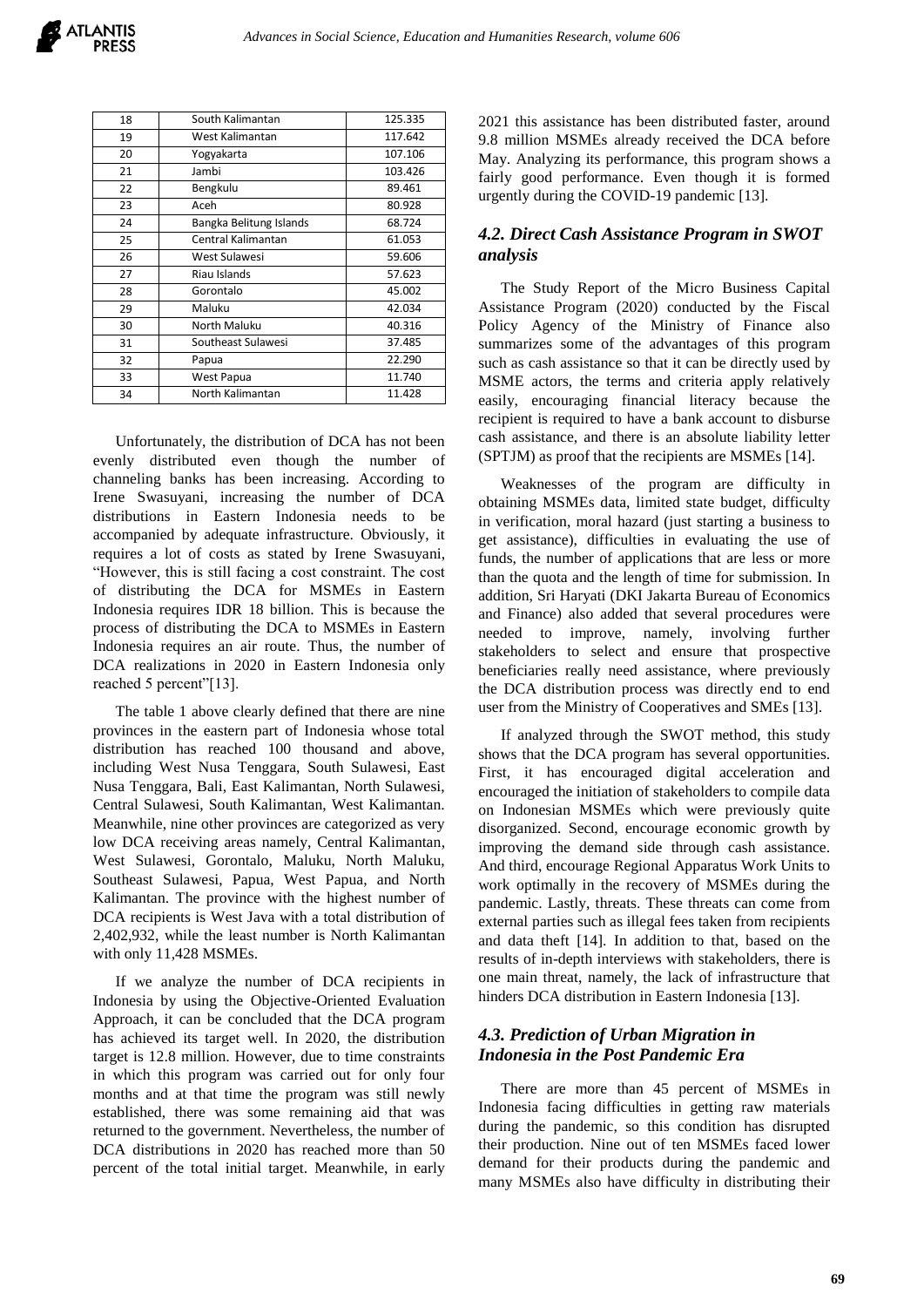business products [15]. Therefore, the COVID-19 pandemic has had an impact on the production, consumption, and distribution processes.

The DCA Program can be regarded as a program for the recovery of MSMEs in Indonesia in the short term to be able to survive during the pandemic. However, this program has not been distributed evenly, especially in eastern Indonesia due to inadequate infrastructure. Due to the inequality distribution of DCA programs in Indonesia where the number of DCA realizations in 2020 in Eastern Indonesia only reached 5 percent, it is predicted that there will be an increase on Urban Migration for MSMEs in the post-pandemic era. In addition, this assistance scheme cannot be carried out all the time due to state budget constraints. Therefore, it is necessary to plan other programs or policies for the long term so that Indonesian MSMEs can survive and become robust after the pandemic. One of the steps that must be taken together is to create a business environment that supports the development of MSMEs [16].

There are three main factors which are causing urban migration, namely, economic, sociopolitical, and ecological. One of the strongest factors causing urban migration is the economic factor. Cities provide many career opportunities, as well as good income for workers. Not only that, infrastructure development in urban areas is also much better than in rural or remote areas. In the context of MSMEs, a larger population in urban areas will open up opportunities for MSME actors to market their products and services [17].

Based on statistical data.jakarta.go.id (2021), the number of people moving from villages to cities has been increased in 2020. For example, DKI Jakarta Province, the number of population arrivals reports from outside Jakarta is increasing, especially after Eid al-Fitr 2020. In May 2020, the total number was only 3,248 people. However, this number increased significantly to 10,363 people in June 2020 and 13,376 people in July 2020 [18].

This condition is one proof why the COVID-19 pandemic in Indonesia is not a barrier factor for villagers to carry out urbanization or urban migration. Researchers predict that in the post-pandemic era, the number of urban migration will also continue to increase. This is due to several factors. First, the COVID-19 pandemic has made MSMEs face difficulties in obtaining raw materials [19]. Second, health access is much easier to obtain in urban areas or in western Indonesia. Meanwhile, Eastern Indonesia still faces inequality in the availability of health facilities and health workers [20]. Conditions like this will be very risky for MSME actors if there is a health crisis such as the COVID-19 pandemic in the future.

Third, urban areas tend to have many assistance programs, especially when a crisis happen. For example, the DKI Jakarta Province has many assistance programs for MSMEs during the pandemic, including relaxation of IUMK [21], social assistance, Large-Scale Social Collaboration for MSMEs or Kolaborasi Sosial Berskala Besar [22], and the DCA program or BPUM. In the DCA program, DKI Jakarta ranks fifth as the province with the highest number of recipients (Table 1). This is also acknowledged by Frida Elizabeth (Department of Industry, Trade, Cooperatives, Small and Medium Enterprises, DKI Jakarta) that DKI Jakarta is one of the provinces with the most DCA recipients.

Lastly, the COVID-19 pandemic has driven the acceleration of digitization, including MSMEs. However, if the infrastructure in Eastern Indonesia is still uneven, then the MSME actors there will still find it difficult to increase the demand side through digital. This is similar to what was stated by [23] that long-term strategies in infrastructure such as, building digital technology and encouraging government collaboration with corporations in empowering MSMEs are very important. Because of these four factors, the researcher predicts that there will be a surge in urban migration in Indonesia particularly, in the post-pandemic era.

# **5. CONCULSION**

The COVID-19 pandemic has not made urban migration in Indonesia to be declined. In fact, this number is increasing, one of which is the addition of residents from outside Jakarta city during the pandemic. MSMEs are the economic sector which closest to the community, especially the lower middle class. The policy of limiting activities that had never existed before in the two economic crises, namely, the Asian Financial Crisis and the Global Crisis made MSMEs stuck and experienced many obstacles such as constraints on supply, demand, difficulty in obtaining raw materials, distribution difficulties, and most importantly, the lack of cash flow so that MSMEs are in dire need of venture capital assistance.

By looking this condition, the Indonesian Government came up with the DCA Program. Unfortunately, the uneven condition of infrastructure makes it difficult for aid distributors to reach more MSMEs in need, especially in Eastern Indonesia. Equitable development needs to be the concern of all stakeholders so that the distribution of MSME assistance, access to health, and other supporting facilities can be evenly distributed. If this condition continues, it is feared that the level of urban migration will increase in the post pandemic era. Therefore, MSME assistance during the pandemic that is carried out evenly must be prioritized during the COVID-19 pandemic, because our focus is not only on growth but also economic recovery.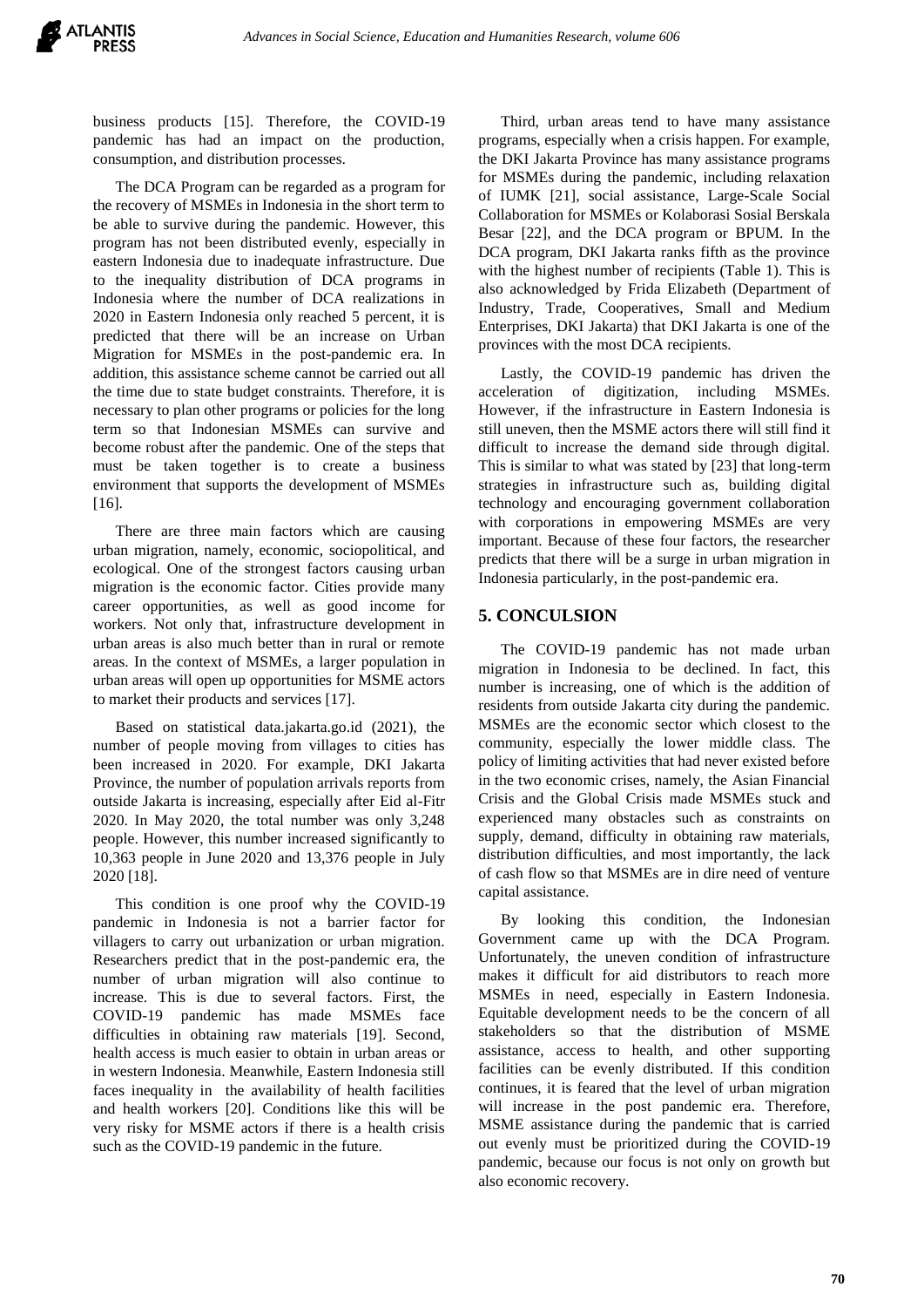

## **AUTHORS' CONTRIBUTIONS**

The first author contributed as the overall funding provider, drafted the concept, interviewed the stakeholders involved, and wrote the original draft. The second author contributed to data validation and data curation. Furthermore, the third author contributed to the review and editing of the journal manuscript.

## **ACKNOWLEDGMENTS**

First and foremost, we would like to thank Irene Swa Suryani as Assistant Deputy for Financing, Ministry of Cooperatives and SMEs of the Republic of Indonesia for being the main resource person in this journal. Along with two other stakeholders who provided input regarding the DCA Program in DKI Jakarta as a comparison between aid distribution in urban areas and Eastern Indonesia as a whole, namely, Frida Elizabeth (Department of Industry, Trade, Cooperatives, Small and Medium Enterprises, DKI Jakarta) and Sri Haryati (DKI Jakarta Bureau of Economics and Finance).

### **REFERENCES**

- [1] Prasetyo, "Peran UMKM dlm Penanggulangan Kemiskinan & Pengangguran (Prasetyo, 2008)," vol. 2, 2009.
- [2] H. A. Sarwono, "Profil Bisnis Usaha Mikro, Kecil Dan Menengah (Umkm)," Bank Indones. dan LPPI, pp. 1–135, 2015.
- [3] A. H. Putra, "Peran Umkm Dalam Pembangunan Dan Kesejahteraan Masyarakat Kabupaten Blora," J. Anal. Sosiol., vol. 5, no. 2, 2018, doi: 10.20961/jas.v5i2.18162.
- [4] Mariyudi, "Success factors of SMEs: The case of Indonesia," Int. J. Bus. Innov. Res., vol. 19, no. 2, pp. 204–231, 2019, doi: 10.1504/IJBIR.2019.100074.
- [5] S. Muslimah, "Penyelamat Krisis 1998, UKM Diharapkan Terjang Krisis Karena Corona." Jurnal.id. https://www.jurnal.id/id/blog/penyelamat-krisis-1998-ukm-diharapkan-terjang-krisis-karenakorona/ (accessed Sept. 12, 2021)
- [6] OJK, "Bagaimana UMKM & Perbankan Dapat Sukses di Era Disrupsi Ekonomi dan Digital," pp. 1–108, 2020.
- [7] D. Sugiri, "Menyelamatkan Usaha Mikro, Kecil dan Menengah dari Dampak Pandemi Covid-19," Fokus Bisnis Media Pengkaj. Manaj. dan Akunt., vol. 19, no. 1, pp. 76–86, 2020, doi: 10.32639/fokusbisnis.v19i1.575.
- [8] Siti Nur Aeni. "Bantuan UMKM: Syarat, Cara Daftar, Cek Penerima dan Pencairan BPUM." Katadata.co.id. https://katadata.co.id/sortatobing/finansial/60e6 dd521afe2/bantuan-umkm-syarat-cara-daftar-

cek-penerima-dan-pencairan-bpum (accessed Sept. 11, 2021)..

- [9] R. Rosita, "Pengaruh Pandemi Covid-19 Terhadap Umkm Di Indonesia," J. Lentera Bisnis, vol. 9, no. 2, p. 109, 2020, doi: 10.34127/jrlab.v9i2.380.
- [10] A. K. Pakpahan, "Covid-19 Dan Implikasi Bagi Usaha Mikro, Kecil, Dan Menengah," J. Ilm. Hub. Int., vol. 0, no. 0, pp. 59–64, 2020, doi: 10.26593/jihi.v0i0.3870.59-64.
- [11] Tim Nasional Percepatan Penanggulangan Kemiskinan, Mempertahankan Usaha Mikro pada Masa Pandemi COVID-19. 2021.
- [12] Luthfi Anshori, "Disusun Oleh : Disusun Oleh :," Anal. Pengaruh Aglomerasi, Urban. dan Investasi terhadap Ketimpangan Kabupaten/Kota di Provinsi Banten, vol. 1, no. 11150331000034, pp. 1–14, 2021, [Online]. Available: tnp2k.go.id.
- [13] Irene Swasuyani, in-depth interview, May 2021.
- [14] Badan Kebijakan Fiskal Kementerian Keuangan 2020 and Laporan, "PROGRAM BANTUAN MODAL."
- [15] Shimomura UNDP Indonesia Resident Representative, "Impact of Pandemic on MSMEs in Indonesia," p. 73, 2020.
- [16] K. PPN/Bappenas, "Kajian Kebijakan Penanggulangan," pp. 1–56, 2020.
- [17] W. economic Forum, "Migration and Its Impact on Cities," J. World Econ. Forum, vol. 7, no. October, p. 172, 2017, [Online]. Available: http://www3.weforum.org/docs/Migration\_Impa ct\_Cities\_report\_2017\_low.pdf%0Afile:///C:/Us ers/Endalk/Desktop/Migration 2020/PhD proposal/pdf/Migration\_Impact\_Cities\_report\_2 017\_low.pdf.
- [18] A. Firmanita, "Minat Penduduk dari Luar DKI Jakarta untuk Datang ke DKI Jakarta pada Masa Pandemi COVID-19." Statistik.jakarta.go.id. https://statistik.jakarta.go.id/minat-pendudukdari-luar-dki-jakarta-untuk-datang-ke-dkijakarta-pada-masa-pandemi-covid-19/ (accessed Sept. 19, 2021).
- [19] D. R. Tairas, "COVID-19 Pandemic and MSMEs: Impact and Mitigation," Lect. Notes Bus. Inf. Process., vol. 402, no. 1, pp. 657–670, 2020, doi: 10.1007/978-3-030-63396-7\_44.
- [20] M. Misnaniarti et al., "Ketersediaan Fasilitas dan Tenaga Kesehatan Dalam Mendukung Cakupan Semesta Jaminan Kesehatan Nasional," J. Penelit. dan Pengemb. Pelayanan Kesehat., vol. 1, no. 1, pp. 6–16, 2018, doi: 10.22435/jpppk.v1i1.425.
- [21] Yustinus Paat. "Pemprov DKI Terbitkan 105.000 Izin UMKM di Masa Pandemi." Beritasatu.com. https://www.beritasatu.com/megapolitan/70217 9/pemprov-dki-terbitkan-105000-izin-umkm-dimasa-pandemi (accessed Sept. 19, 2021).